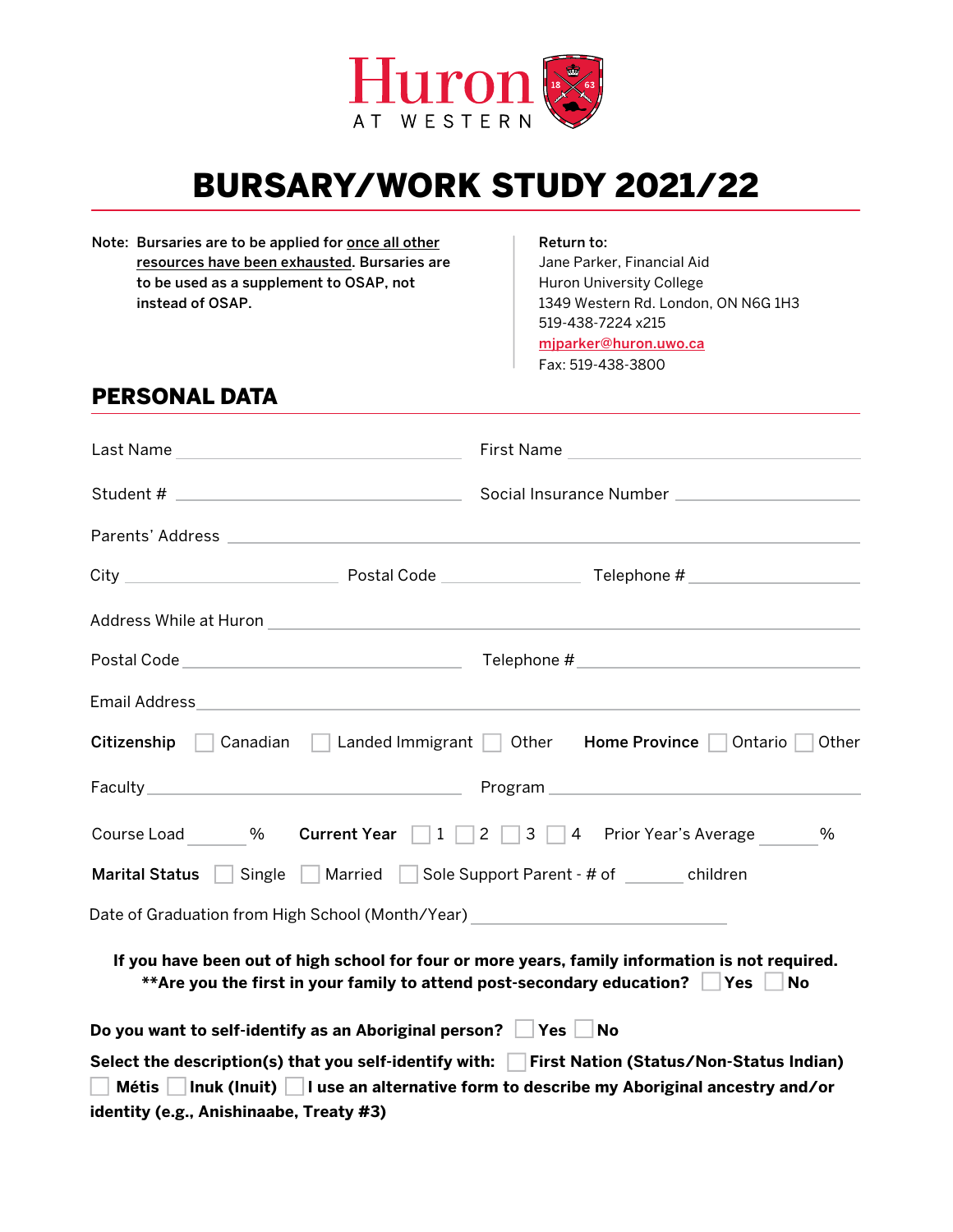| <b>FAMILY INFORMATION</b>                      | <b>STUDENT'S PERSONAL ASSETS</b>             |
|------------------------------------------------|----------------------------------------------|
| Number of dependents in family:                | Do you own a car? $\Box$ Yes $\Box$<br>∣ ∣No |
| Number of dependents attending post-secondary: | Make and Year:                               |
| Mother's Occupation:                           | Value: \$                                    |
| Mother's Gross Employment Income:              | Amount Owing: \$                             |
| Father's Occupation:                           | Do you lease a car?<br>∣No<br>Yes            |
| Father's Gross Employment Income:              | Make and Year:                               |
| Spouse's Occupation:                           | Value: \$                                    |
| Spouse's Gross Employment Income:              | Amount Owing: \$                             |

#### **OTHER ASSETS (eg. GIC's, Stocks, Bonds, etc.)**

| Type: | Value: \$ |
|-------|-----------|
| Type: | Value: \$ |

Financial information provided in the *"Financial Statement"* should be calculated for the number of months that you are attending classes during the Fall/Winter term only.

Note: In the Financial Statement, Gov't loans includes both federal and provincial funding (eg. OSAP, out of Province, Canada Student Loan).

| <b>FINANCIAL STATEMENT</b>                        |    |                                                                |               |  |  |
|---------------------------------------------------|----|----------------------------------------------------------------|---------------|--|--|
| <b>Tuition Fees</b>                               | \$ | Did you apply for Summer Employment?<br>No<br>Yes              |               |  |  |
| <b>Books</b>                                      | \$ | Did you apply for Gov't loans in 2019/20?*<br>No<br><b>Yes</b> |               |  |  |
| Rent \$<br>$x 8$ months =                         | \$ | Amount of 2019/20 Gov't loans                                  | \$            |  |  |
| Residence Fees + meal plan                        | \$ | Amount of 2019/20 Gov't grants                                 | \$            |  |  |
| Food \$<br>$x 8$ months =                         | \$ | Contribution from parents/spouse                               | \$            |  |  |
| Utilities \$<br>$x 8$ months =                    | \$ | Huron scholarships and awards                                  | \$            |  |  |
| Phone \$<br>$x 8$ months =                        | \$ | Non-Huron scholarships and awards                              | \$            |  |  |
| <b>Return Trips Home</b>                          | \$ | Projected savings from summer job                              | \$            |  |  |
| Clothing                                          | \$ | Personal line of credit                                        | $\frac{1}{2}$ |  |  |
| Entertainment                                     | \$ | Student bank loan(s)                                           | \$            |  |  |
| <b>Personal Items</b>                             | \$ | RESP value (specify)                                           | \$            |  |  |
| Other (specify)                                   | \$ | Other expected income (specify)                                | \$            |  |  |
| <b>TOTAL EXPENSES</b>                             | \$ | <b>TOTAL RESOURCES</b>                                         | \$            |  |  |
| FINANCIAL NEED (Total Expenses - Total Resources) |    |                                                                | $\frac{1}{2}$ |  |  |
| How much Gov't loans have you borrowed to date?   |    |                                                                | \$            |  |  |
| How much have you borrowed from banks to date?    |    |                                                                | \$            |  |  |

**\*If you are not applying for Gov't loans for the current school year, please attach a letter to explain why and describe how you intend to fund your academic expenses.**

**If parental contribution is \$0 and you have not been out of high school for four or more years, then please explain in Supplementary Section.**